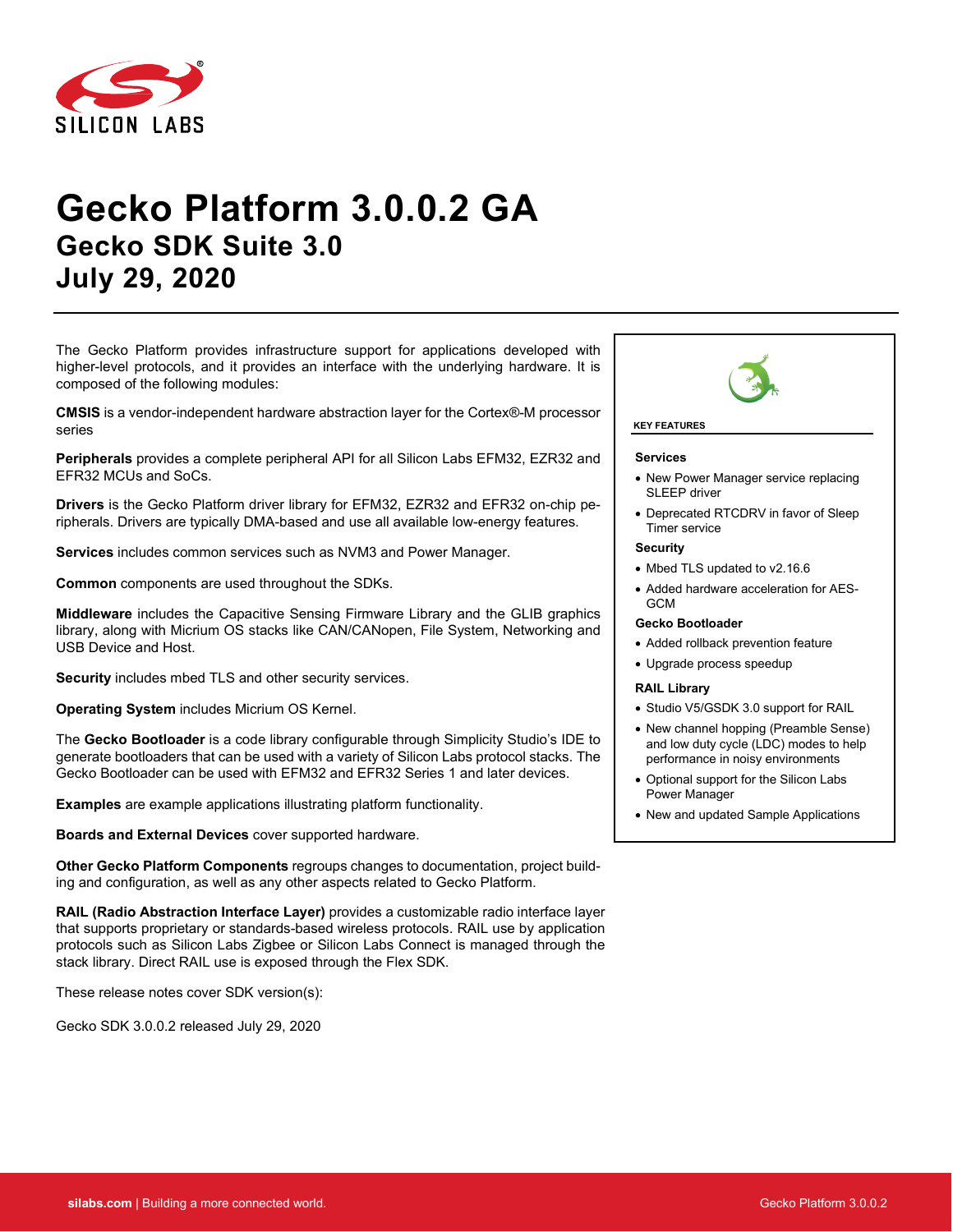#### **Contents**

| $\mathbf{1}$    |  |
|-----------------|--|
| $\overline{2}$  |  |
| 3               |  |
| 4               |  |
| 5               |  |
| 6               |  |
| $\overline{7}$  |  |
| 8               |  |
| 9               |  |
| 10 <sup>°</sup> |  |
| 11              |  |
| 12              |  |
| 13              |  |
| 14              |  |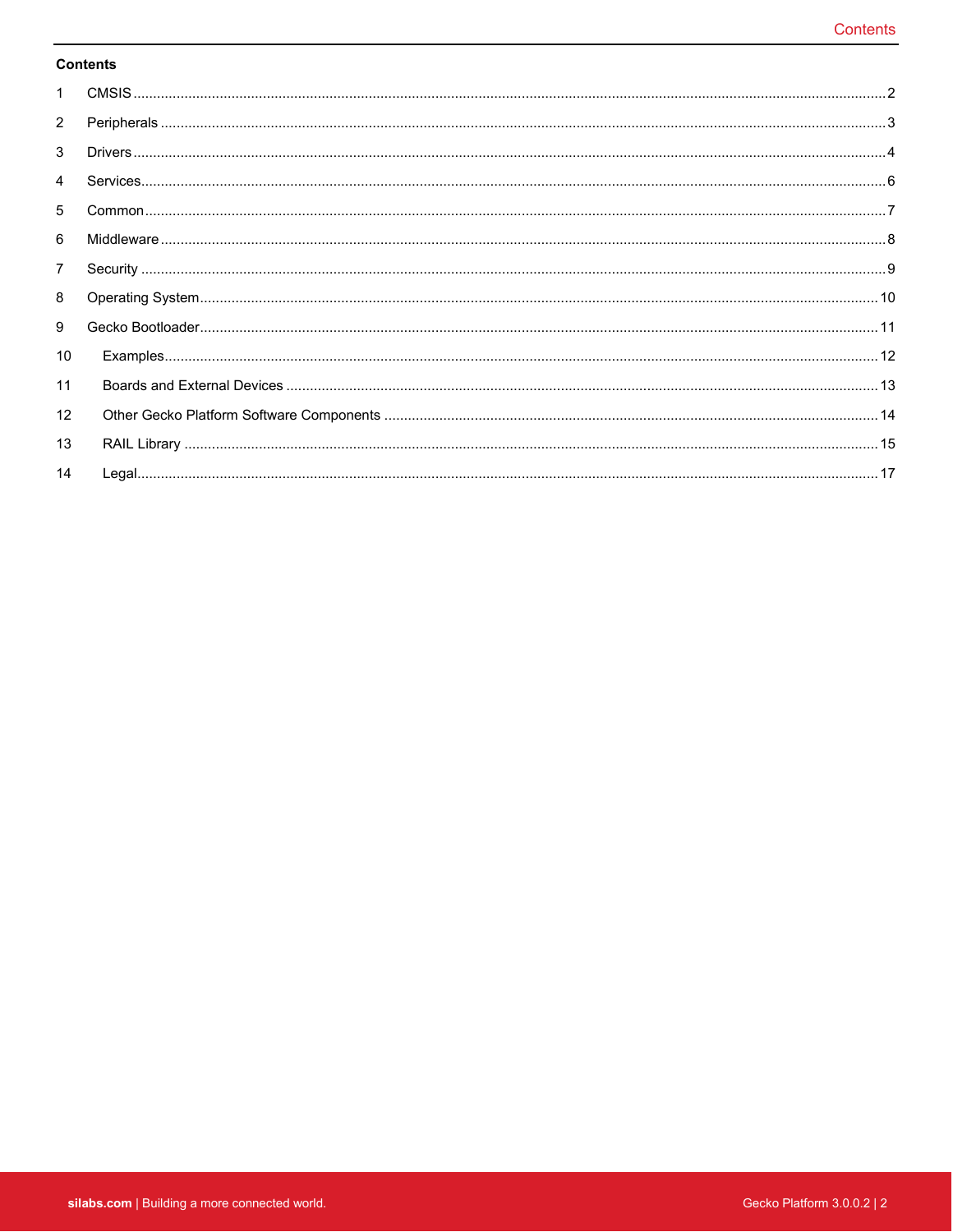## <span id="page-2-0"></span>**1 CMSIS**

#### **1.1 New Items**

#### **Added in release 3.0.0.2**

• Added support for new Zen Gecko families EFR32ZG13L and EFR32ZG13S

### **1.2 Improvements**

None

### **1.3 Fixed Issues**

None

### **1.4 Known Issues in the Current Release**

None

### **1.5 Deprecated Items**

None

### **1.6 Removed Items**

#### **Removed in release 3.0.0.2**

• Removed EFR32BG14 Blue Gecko family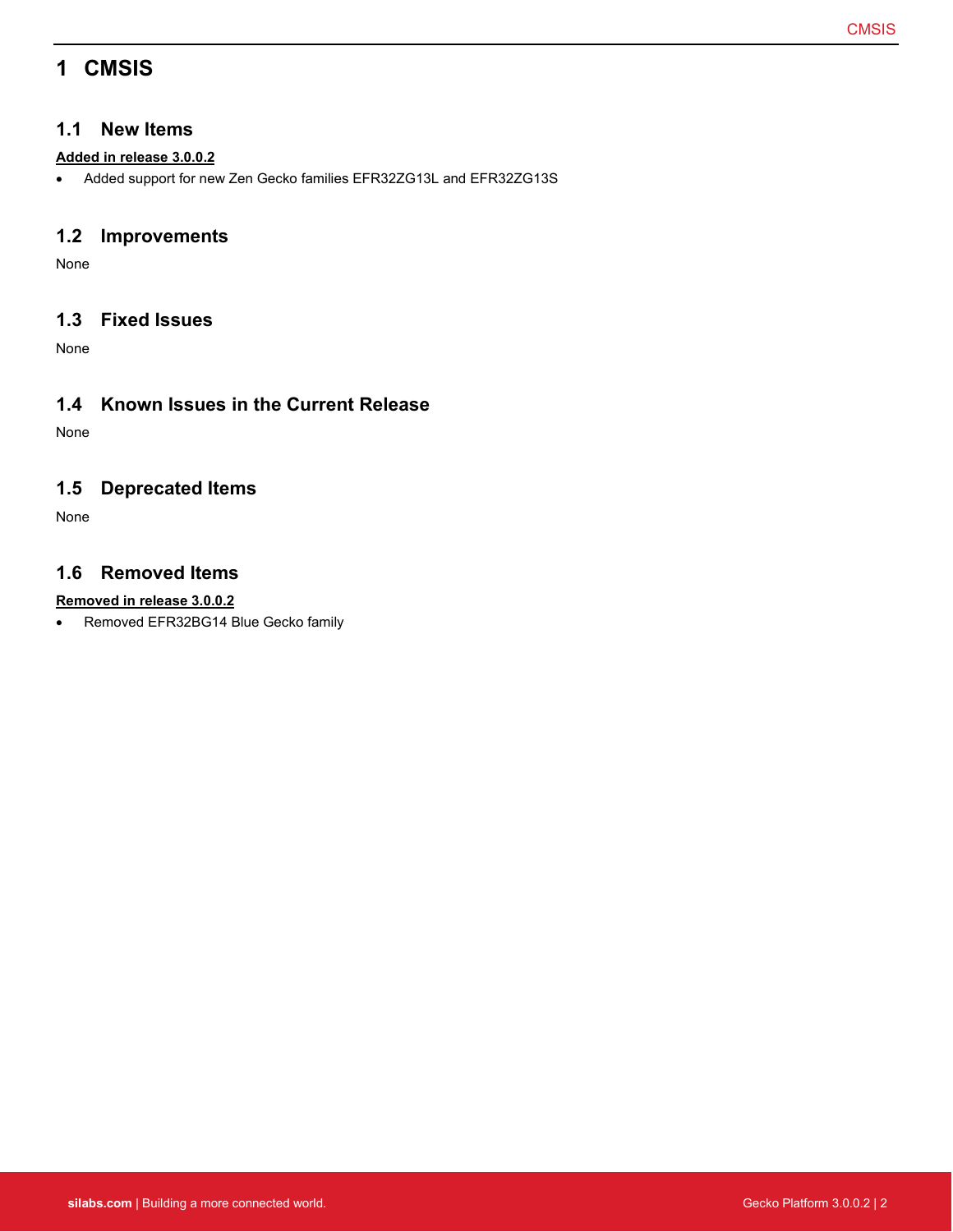## <span id="page-3-0"></span>**2 Peripherals**

#### **2.1 New Items**

#### **Added in release 3.0.0.2**

- Added support for new IADC result alignment options and IADC digital averaging on device families with hardware support for this.
- Added an API SYSTEM GetSecurityCapability(), which can be used to find security capability of different products.
- Added an API [CMU\\_LF\\_ClockPrecisionGet\(\),](https://docs.silabs.com/gecko-platform/latest/emlib/api/efm32gg/group-cmu#gab7e78ce28916a3faba3c674a36eb12b1) to query the clock precision.

#### **2.2 Improvements**

None

#### **2.3 Fixed Issues**

#### **Fixed in release 3.0.0.2**

| ID#    | <b>Description</b>                                                                                                                                                                                                                                                                       |
|--------|------------------------------------------------------------------------------------------------------------------------------------------------------------------------------------------------------------------------------------------------------------------------------------------|
| 449691 | Fixed issue in em i2c where the state machine sometimes issued a NACK after last byte was read in a slave-to-<br>master transfer. This could cause issues when auto ack was enabled. After this fix the NACK is issued before the<br>last byte is read in all state machine transitions. |
| 447712 | On series-2 devices the VSCALEBUSY bit is not set immediately when starting EM01 voltage scaling. With this fix<br>the VSCALEDONE interrupt flag is checked instead of the VSCALEBUSY status bit when waiting for EM01 voltage<br>scaling to complete.                                   |
| 486299 | Fixed a bug in em iadc.c when writing to the TRIGGER register.                                                                                                                                                                                                                           |
| 487657 | Added checks and recovery mechanisms when attempting to set the frequency of HFRCODPLL to an unsupported<br>value.                                                                                                                                                                       |

### **2.4 Known Issues in the Current Release**

None

#### **2.5 Deprecated Items**

#### **Deprecated in release 3.0.0.2**

• All SE functionality and command defines are marked as deprecated in em se. Use SE Manager APIs instead.

### **2.6 Removed Items**

#### **Removed in release 3.0.0.2**

- Removed em\_mpu emlib module. Please use the ARM\_MPU\_xxx API instead.
- Removed em\_core emlib module. Please use the new em\_core module instead.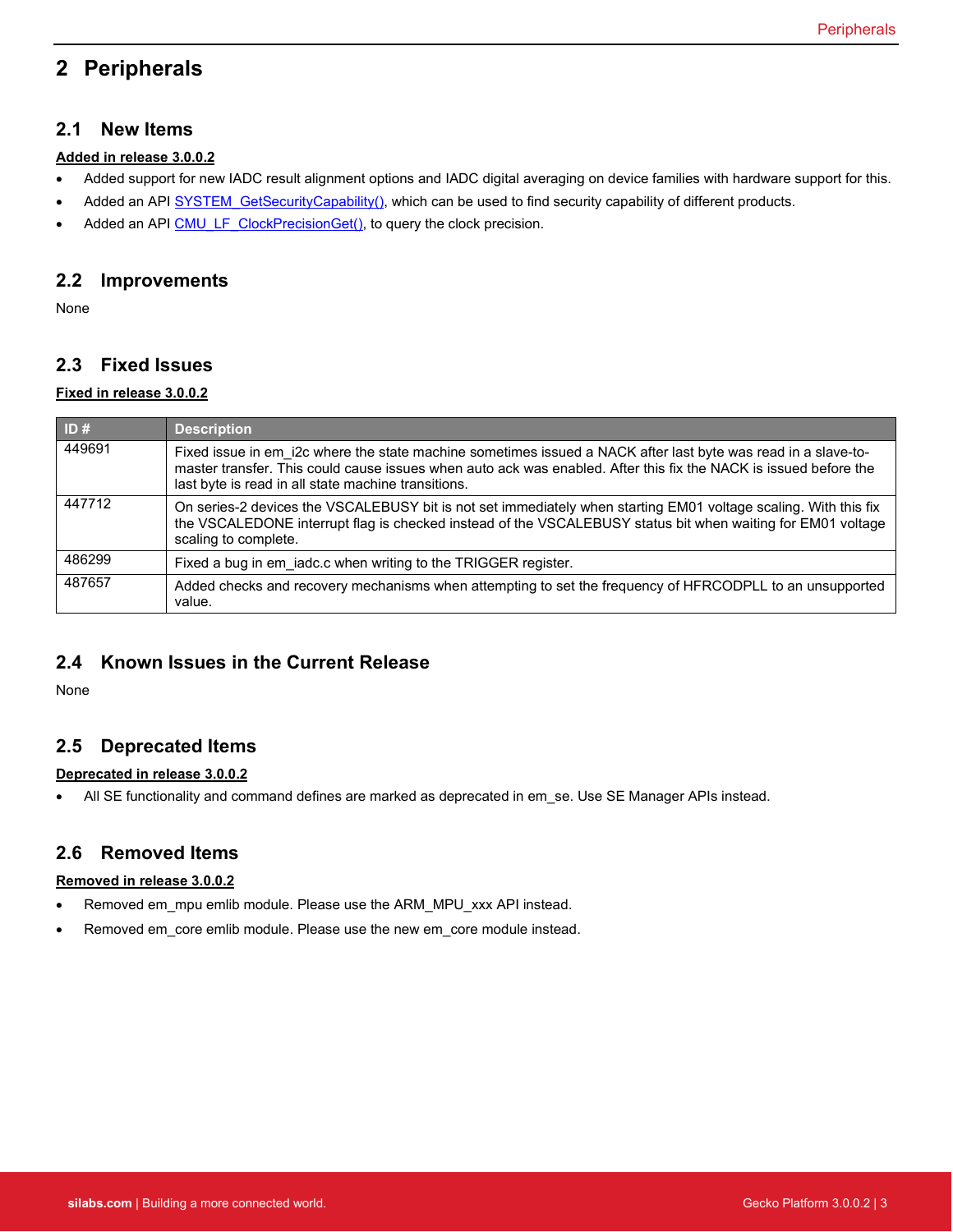## <span id="page-4-0"></span>**3 Drivers**

#### **3.1 New Items**

#### **Added in release 3.0.0.2**

- Added a new way to build project using Simplicity Studio v5 Project Configurator. If your project is using this new method (this method is used by Bluetooth and Proprietary SDKs only), it is important to understand the SDK programming model to determine if your application-specific initialization functions, or periodic processing functions need to be integrated into the new main.c. For more information see the [sdk-programming-model](https://docs.silabs.com/gecko-platform/latest/sdk-programming-model) section.
- Added PWM driver in platform/driver. Documentation can be found at [driver/api/group-pwm.](https://docs.silabs.com/gecko-platform/latest/driver/api/group-pwm)
- Added simple button driver in platform/driver. Documentation can be found at *driver/api/group-button*.
- Added simple and RGBW LED drivers in platform/driver. Documentation can be found at [driver/api/group-led.](https://docs.silabs.com/gecko-platform/latest/driver/api/group-led)
- Added I2C Single Polled Master (I2CSPM) driver in platform/driver. Documentation can be found a[t driver/api/group-i2cspm.](https://docs.silabs.com/gecko-platform/latest/driver/api/group-i2cspm)
- Added DMA Control block to DMADRV.

#### **3.2 Improvements**

None

#### **3.3 Fixed Issues**

#### **Fixed in release 3.0.0.2**

| ID#    | <b>Description</b>                                                                                                            |
|--------|-------------------------------------------------------------------------------------------------------------------------------|
| 497230 | Fixed an issue in UARTDRV where handles where removed in UARTDRV Abort. Handles are now instead removed<br>in UARTDRV_Delnit. |

### **3.4 Known Issues in the Current Release**

Issues in bold were added since the previous release. If you have missed a release, recent release notes are available on [https://www.silabs.com/products/software.](https://www.silabs.com/products/software)

| ID#    | <b>Description</b>                                                                                                                                                                     |
|--------|----------------------------------------------------------------------------------------------------------------------------------------------------------------------------------------|
| 485403 | UARTDRV operation in EM2 does not work when using EUART.                                                                                                                               |
| 520149 | When creating SPIDRV instances using the Simplicity Studio Project Configurator, code to initialize the instance is not<br>automatically generated and must instead be added manually. |

### **3.5 Deprecated Items**

#### **Deprecated in release 3.0.0.2**

- The SLEEP driver is deprecated and will be deleted in a later release. The new power manager service should be used instead. Note that all Silicon Labs wireless protocols included with this release as well as RAIL will also use the power manager instead of SLEEP driver. If your applications uses any of the wireless protocols, it can no longer use or include the SLEEP driver or call directly the emlib EMU functions as this is incompatible with the power manager. In that case, the power manager will need to be used. Direct EMU calls need to be called to set the device to EM4, as power manager only covers EM0 to EM3. More details can be found at [service/power\\_manager/overview.](https://docs.silabs.com/gecko-platform/latest/service/power_manager/overview) If your application did not use SLEEP driver in the past, no action is needed on your part.
- The RTCDRV driver is deprecated and will be deleted in a later release. The sleep timer service should be used instead. Note that all Silicon Labs wireless protocols included with this release will also use the sleep timer service. In such applications the RTCDRV driver and sleep timer can only coexist if they use separate real-time clock peripherals.
- The following drivers in hardware/kit/common/drivers are marked as deprecated and will be removed in a later release:
	- eeprom
	- i2ccaptouch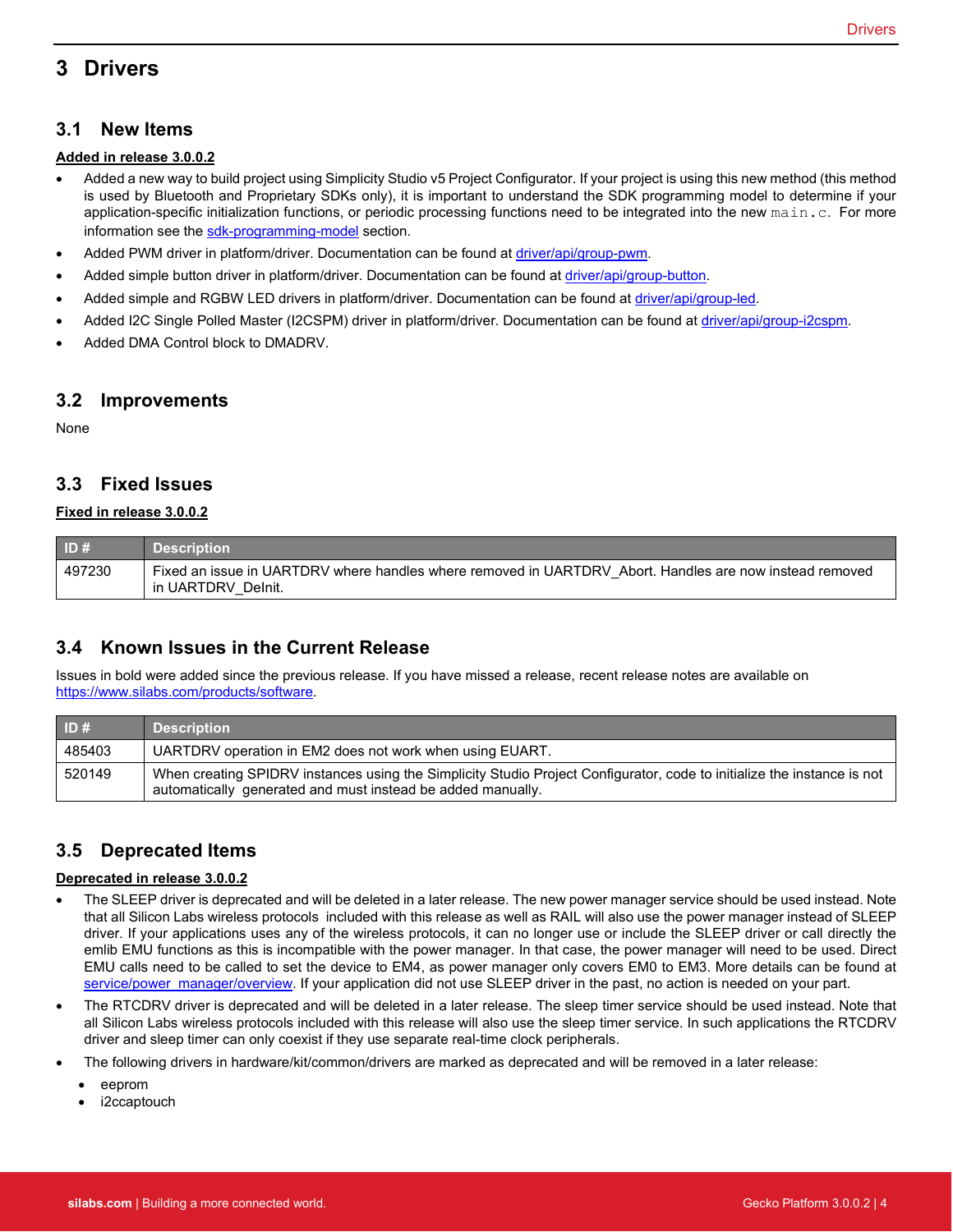- ksz8851snl
- ksz8851snl\_spi
- retargetfft
- tempsens
- tftamapped
- tftdirect
- tftspi
- touch

### **3.6 Removed Items**

#### **Removed in release 3.0.0.2**

- Deleted deprecated config files in platform/emdrv/config folder.
- Deleted deprecated NVM driver. NVM3 service should be used instead.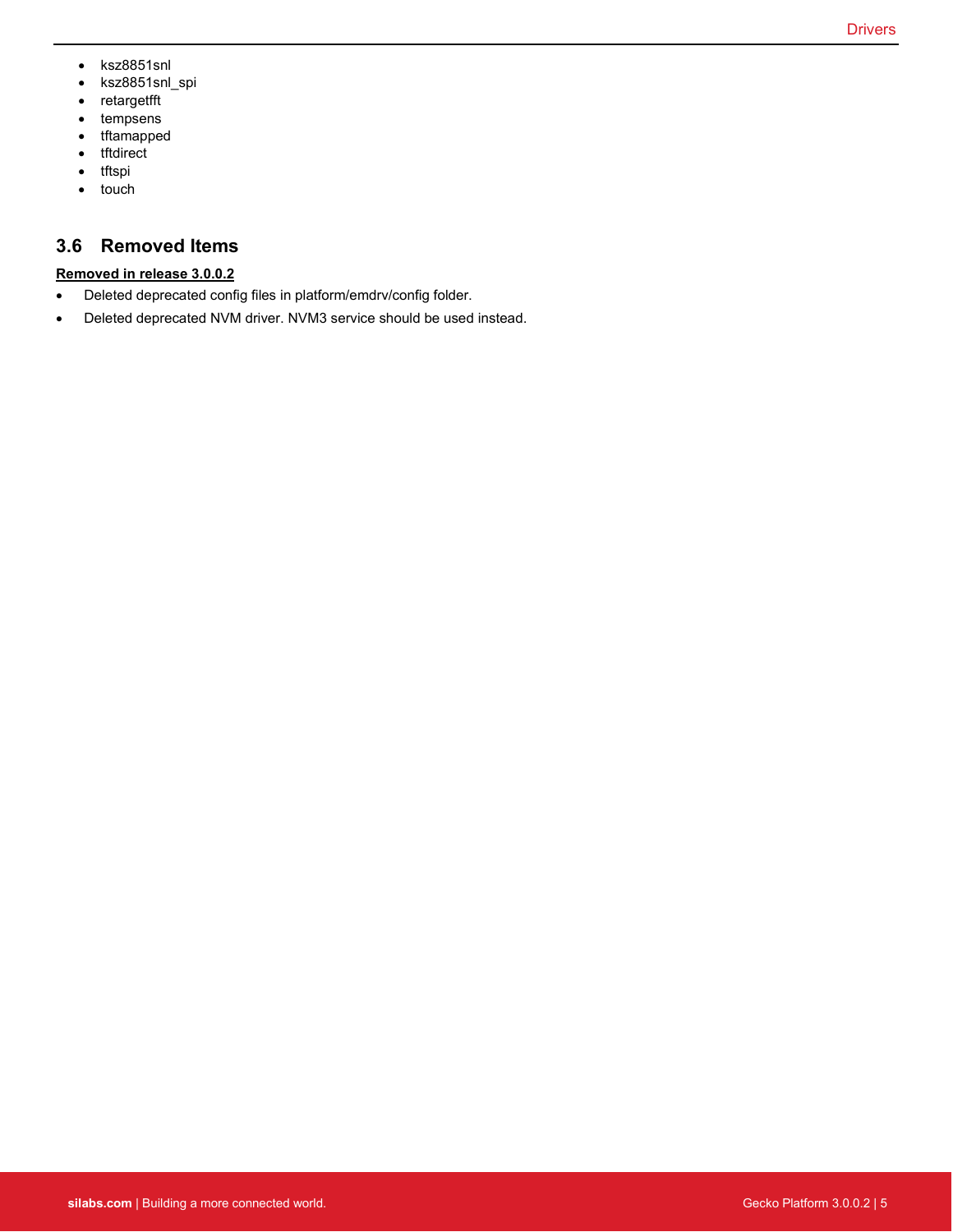## <span id="page-6-0"></span>**4 Services**

#### **4.1 New Items**

#### **Added in release 3.0.0.2**

- Added a new way to build project using Simplicity Studio v5 Project Configurator. If your project is using this new method (this method is used by Bluetooth and Proprietary SDKs only), it is important to understand the SDK programming model to determine if your application-specific initialization functions, or periodic processing functions need to be integrated into the new main.c. For more information see the SDK Programming Model section a[t sdk-programming-model.](https://docs.silabs.com/gecko-platform/latest/sdk-programming-model)
- Added Command Line Interface (CLI) service in platform/service. Documentation can be found a[t service/api/group-cli.](https://docs.silabs.com/gecko-platform/latest/service/api/group-cli)
- Added Power Manager service in platform/service. Documentation can be found at [service/power\\_manager/overview](https://docs.silabs.com/gecko-platform/latest/service/power_manager/overview) and [ser](https://docs.silabs.com/gecko-platform/latest/service/api/group-power-manager)[vice/api/group-power-manager.](https://docs.silabs.com/gecko-platform/latest/service/api/group-power-manager) Note that all Silicon Labs wireless protocols included with this release as well as RAIL will also use the power manager instead of SLEEP driver. If your applications uses any of the wireless protocols, it can no longer use or include the SLEEP driver or call directly the emlib EMU functions as this is incompatible with the power manager. In that case, the power manager will need to be used. Direct EMU calls need to be called to set the device to EM4, as power manager only covers EM0 to EM3. More details can be found at [service/power\\_manager/overview.](https://docs.silabs.com/gecko-platform/latest/service/power_manager/overview) If your application did not use SLEEP driver in the past, no action is needed on your part.
- Added IO Stream service in platform/service. Documentation can be found a[t service/api/group-iostream.](https://docs.silabs.com/gecko-platform/latest/service/api/group-iostream)
- Added Microsecond Delay service (udelay). Documentation can be found a[t service/api/group-udelay.](https://docs.silabs.com/gecko-platform/latest/service/api/group-udelay)
- Added device initialization service. Documentation can be found at [service/api/group-device-init.](https://docs.silabs.com/gecko-platform/latest/service/api/group-device-init)

#### **4.2 Improvements**

#### **Changed in release 3.0.0.2**

- Added the option to use BURTC as the hardware timer peripheral in the Sleep Timer. More details can be found here [ser](https://docs.silabs.com/gecko-platform/latest/service/api/group-sleeptimer#sleeptimer-conf)[vice/api/group-sleeptimer#sleeptimer-conf.](https://docs.silabs.com/gecko-platform/latest/service/api/group-sleeptimer#sleeptimer-conf)
- Added the option in CLI service to ignore case in CLI commands.

#### **4.3 Fixed Issues**

#### **Fixed in release 3.0.0.2**

| ID#    | <b>Description</b>                                                                                                                                                                                                                       |
|--------|------------------------------------------------------------------------------------------------------------------------------------------------------------------------------------------------------------------------------------------|
| 491275 | Fixed bug where the function sl mpu disable execute() could disable execution on a larger memory section than<br>requested on ARMv6M- and ARMv7M-based devices. This could lead to unwanted memory regions marked as non-<br>executable. |
| 471079 | Fixed a bug in Sleep Timer where, under some circumstances, a timer could expire too early when using RTC or<br>PRORTC as hardware timers.                                                                                               |

#### **4.4 Known Issues in the Current Release**

None

#### **4.5 Deprecated Items**

None

#### **4.6 Removed Items**

#### **Removed in release 3.0.0.2**

• Removed support for NVM3 in external flash.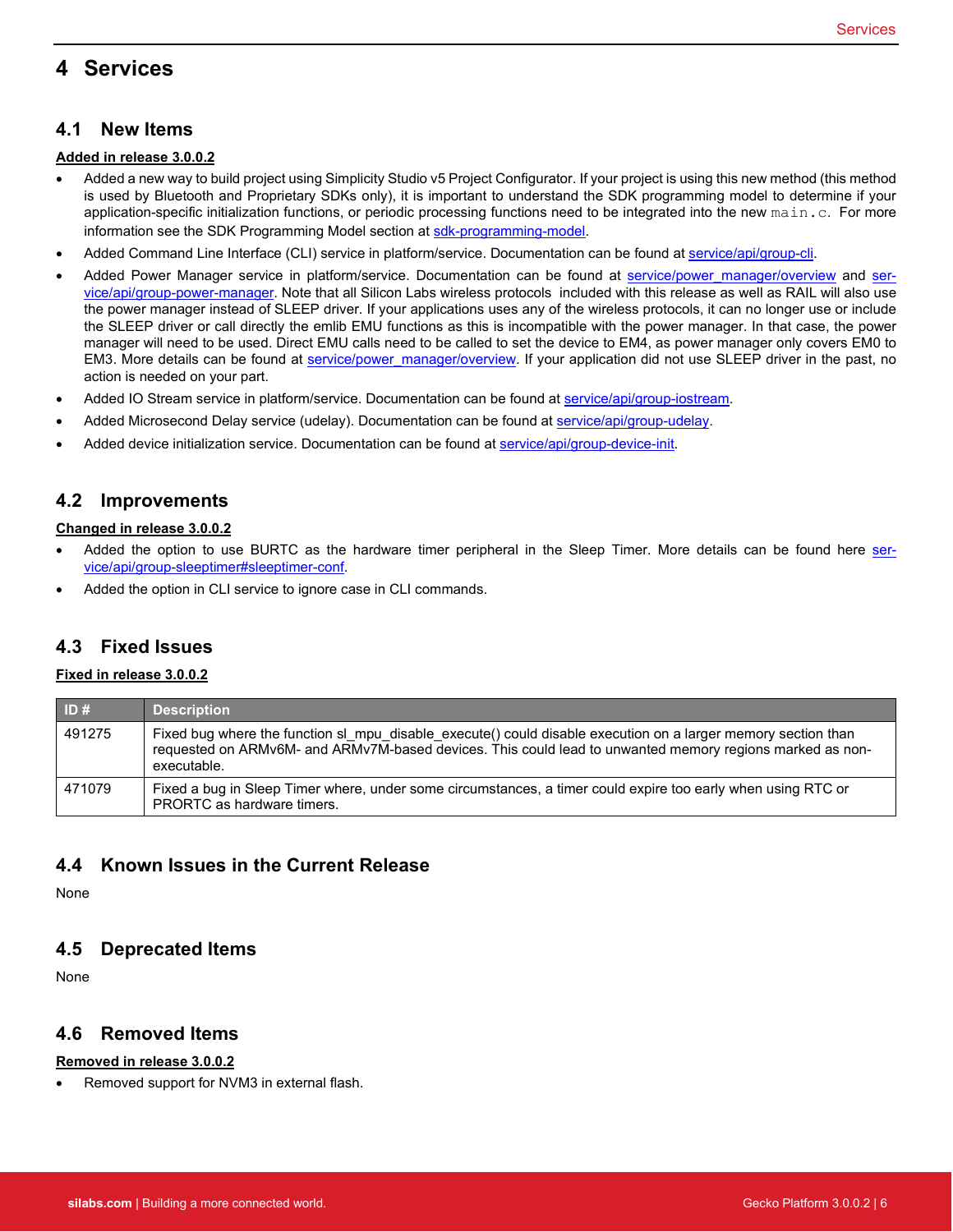## <span id="page-7-0"></span>**5 Common**

#### **5.1 New Items**

#### **Added in release 3.0.0.2**

• Added string support for the Status Codes (sl\_status\_t). Documentation can be found at **common/api/group-status**.

#### **5.2 Improvements**

None

### **5.3 Fixed Issues**

None

### **5.4 Known Issues in the Current Release**

None

### **5.5 Deprecated Items**

None

### **5.6 Removed Items**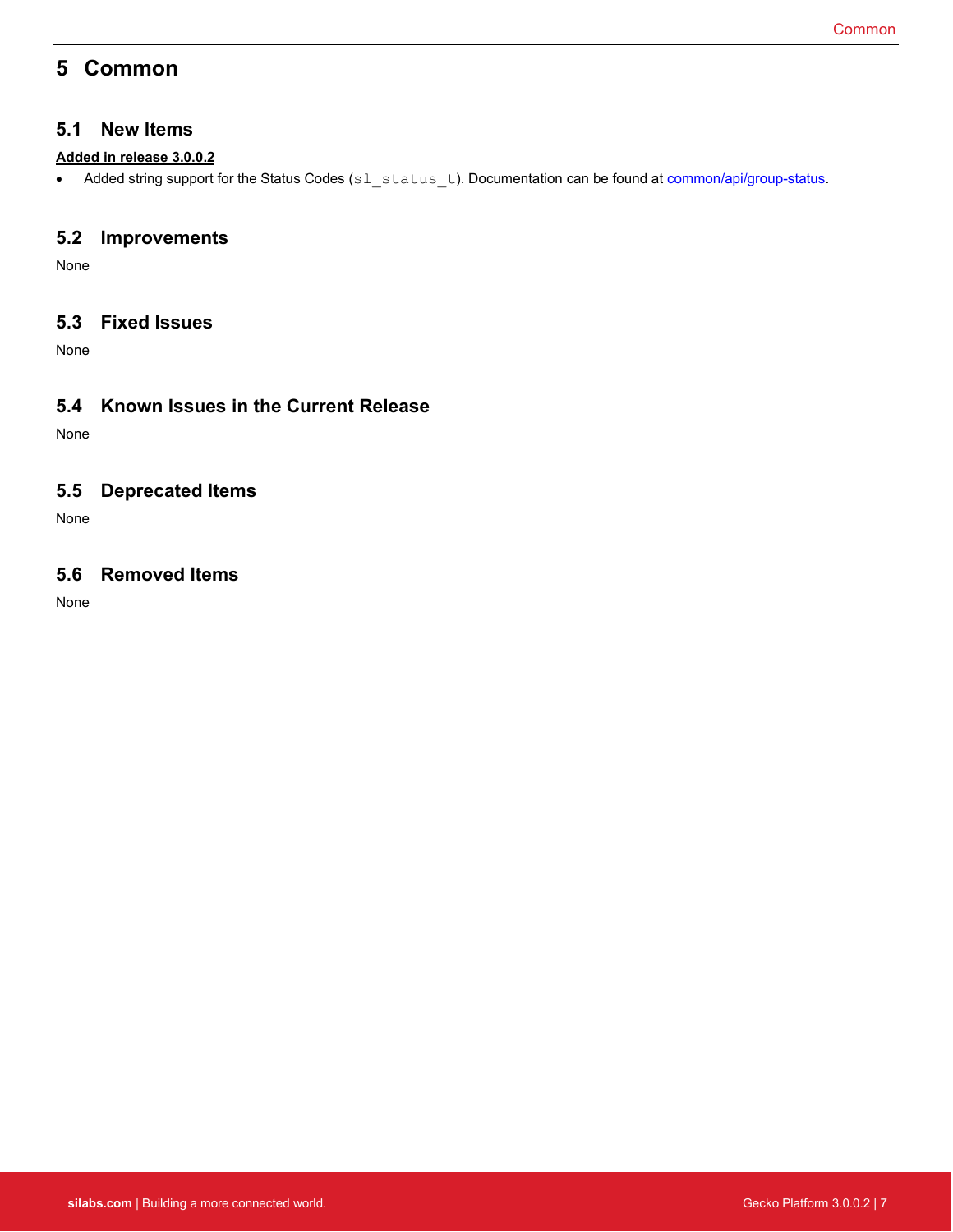## <span id="page-8-0"></span>**6 Middleware**

#### **6.1 New Items**

#### **Added in release 3.0.0.2**

• Added GLIB function to draw a string on a specific line on a display using a specific alignment.

### **6.2 Improvements**

None

### **6.3 Fixed Issues**

#### **Fixed in release 3.0.0.2**

| ID#    | <b>Description</b>                                                                     |
|--------|----------------------------------------------------------------------------------------|
| 466261 | Fixed an issue in Micrium OS FSs' FS FAT DirRd() where OEF was not reported correctly. |
| 484320 | Added a missing include to em chip.h in bsp fs nor spi.c.                              |

### **6.4 Known Issues in the Current Release**

None

### **6.5 Deprecated Items**

None

### **6.6 Removed Items**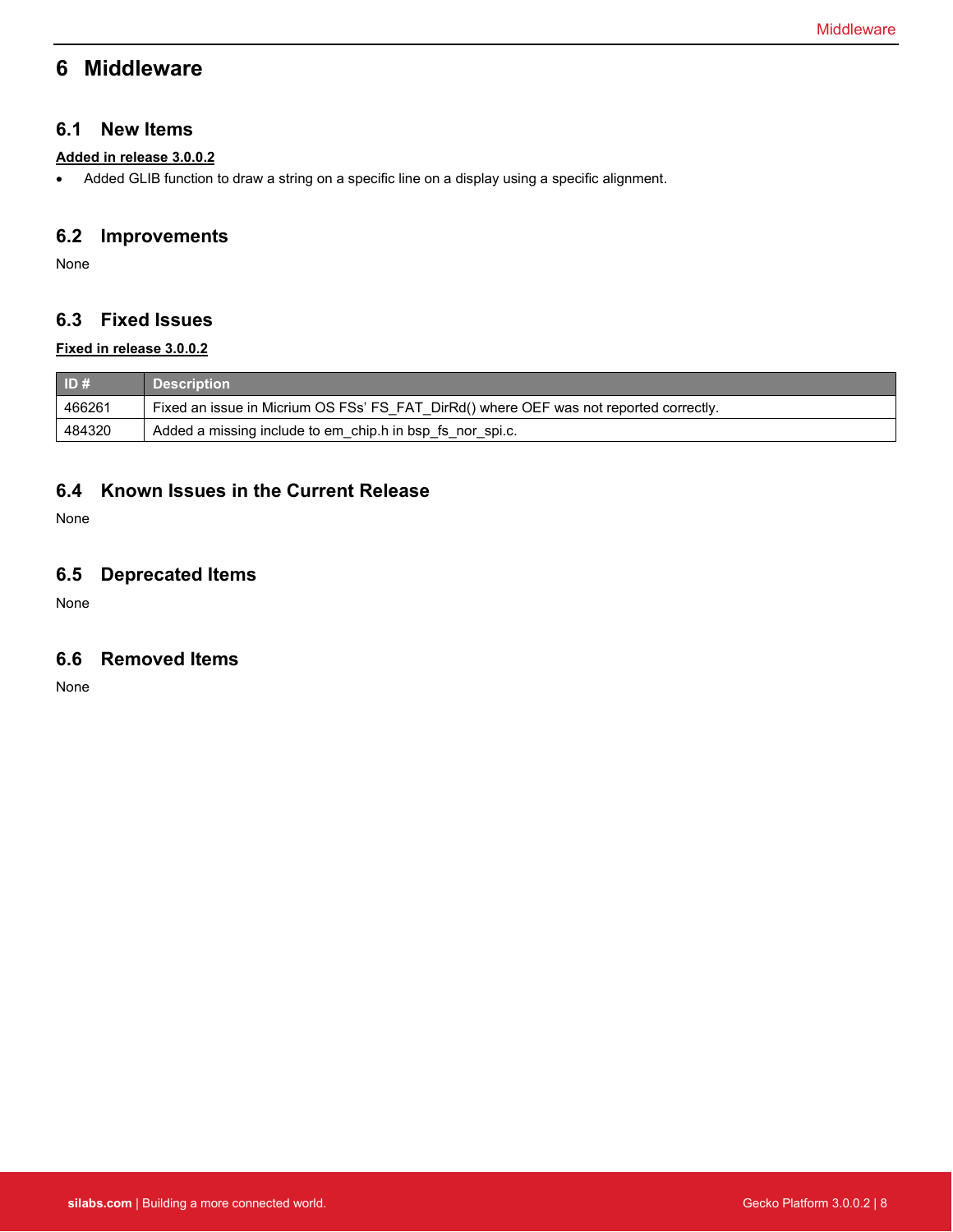## <span id="page-9-0"></span>**7 Security**

### **7.1 New Items**

#### **Added in release 3.0.0.2**

- Added mbed TLS support for hardware acceleration of GCM on Series-1 devices including the CRYPTO peripheral.
- Initial release of SE Manager.

#### **7.2 Improvements**

#### **Changed in release 3.0.0.2**

• Mbed TLS library version upgraded from 2.7.12 to 2.16.6.

#### **7.3 Fixed Issues**

None

### **7.4 Known Issues in the Current Release**

None

### **7.5 Deprecated Items**

None

#### **7.6 Removed Items**

#### **Removed in release 3.0.0.2**

- The mbed TLS config options MBEDTLS\_MICRIUMOS and MBEDTLS\_MICRIUM have been replaced with SL\_CATALOG\_MICRIUMOS\_KERNEL\_PRESENT.
- The mbed TLS config option MBEDTLS\_FREERTOS has been replaced with SL\_CATALOG\_FREERTOS\_KERNEL\_PRESENT.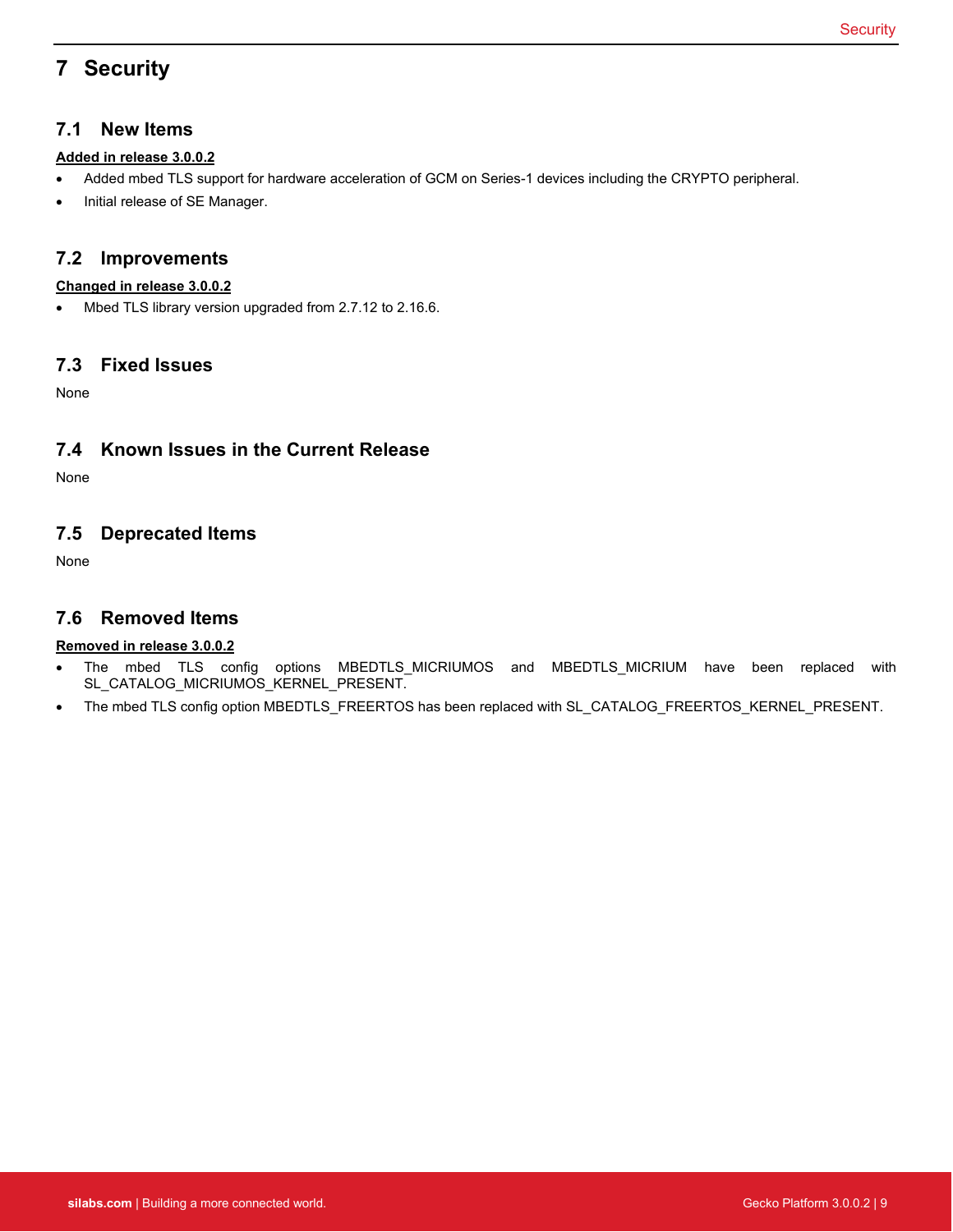## <span id="page-10-0"></span>**8 Operating System**

### **8.1 New Items**

None

#### **8.2 Improvements**

#### **Changed in release 3.0.0.2**

• Removed the need to set RTOS\_INT\_CONTROLLER\_SEL in Micrium OS's rtos\_description.h.

#### **8.3 Fixed Issues**

#### **Fixed in release 3.0.0.2**

| ID# | <b>Description</b>                                                                         |
|-----|--------------------------------------------------------------------------------------------|
|     | Fixed a bug in Micrium OS's slists that could appear on some compilers with some settings. |

#### **8.4 Known Issues in the Current Release**

None

### **8.5 Deprecated Items**

None

#### **8.6 Removed Items**

#### **Removed in release 3.0.0.2**

The deprecated Clock (under Micrium OS) module was removed.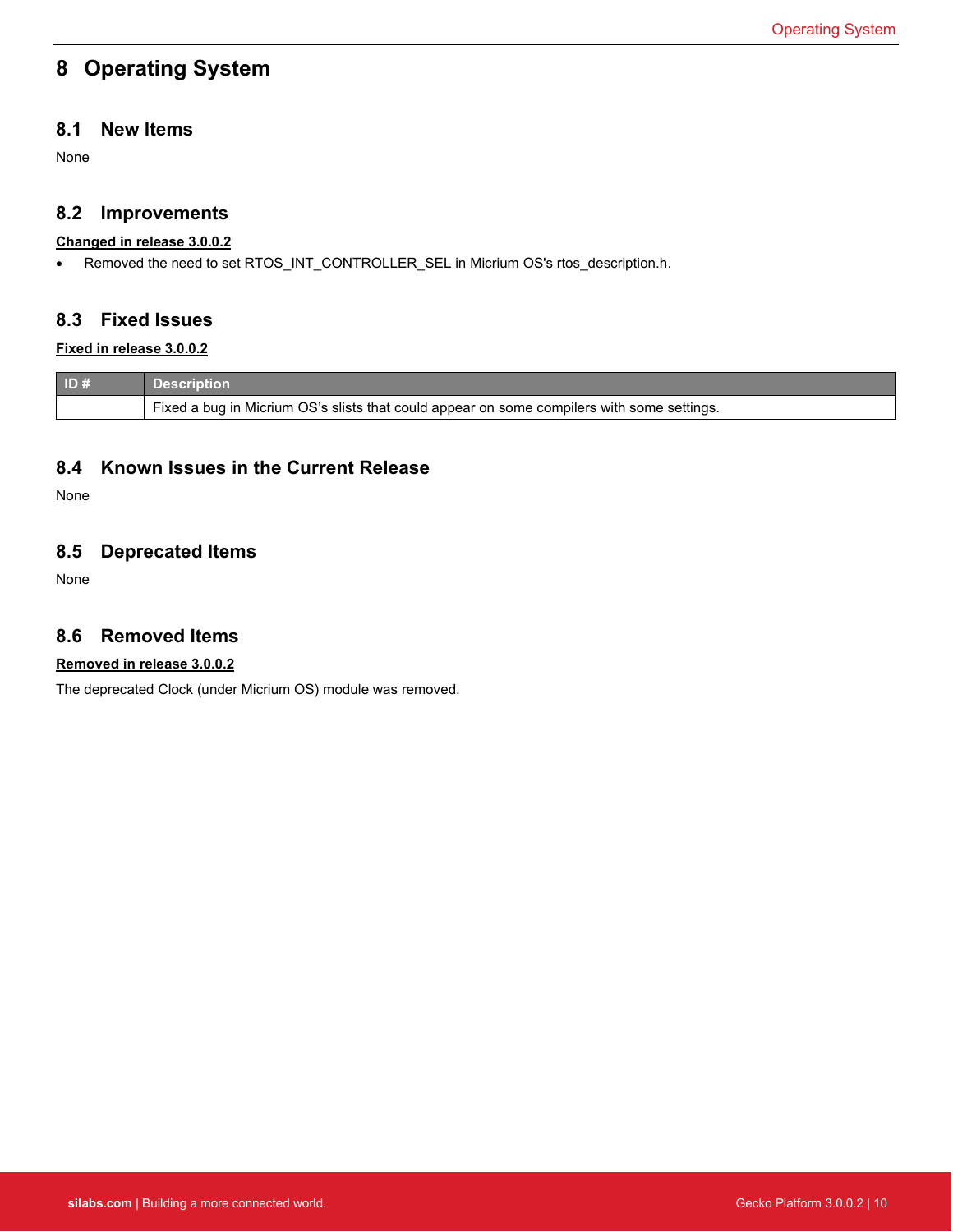## <span id="page-11-0"></span>**9 Gecko Bootloader**

#### **9.1 New Items**

#### **Added in release 3.0.0.2**

- Application rollback protection support added.
- Added a new internal storage bootloader sample application bootloader-storage-internal-single-352 k for devices with 352 kB internal flash.
- bootloader secureBootEnforced() is added to check if signature verification on the application is enforced before every boot.
- bootloader\_parserContextSize is added, which can be used to find size of context struct BootloaderParserContext used by bootloader image parser to store parser state.
- The application upgrade process is updated to use DMA-based MSC writes. DMA-based MSC write can be enabled for storage interface APIs by selecting DMA from the internal storage plugin. bootloader getAllocatedDMAChannel can be used check the allocated DMA channel for the bootloader.
- Added bootloader\_parseImageInfo that can be used to parse ApplicationData\_t and bootloader version from a GBL stored in a buffer.

### **9.2 Improvements**

#### **Changed in release 3.0.0.2**

• The size of ParserContext t for Series-2 devices has been increased to 556 bytes.

#### **9.3 Fixed Issues**

None

#### **9.4 Known Issues in the Current Release**

None

#### **9.5 Deprecated Items**

None

### **9.6 Removed Items**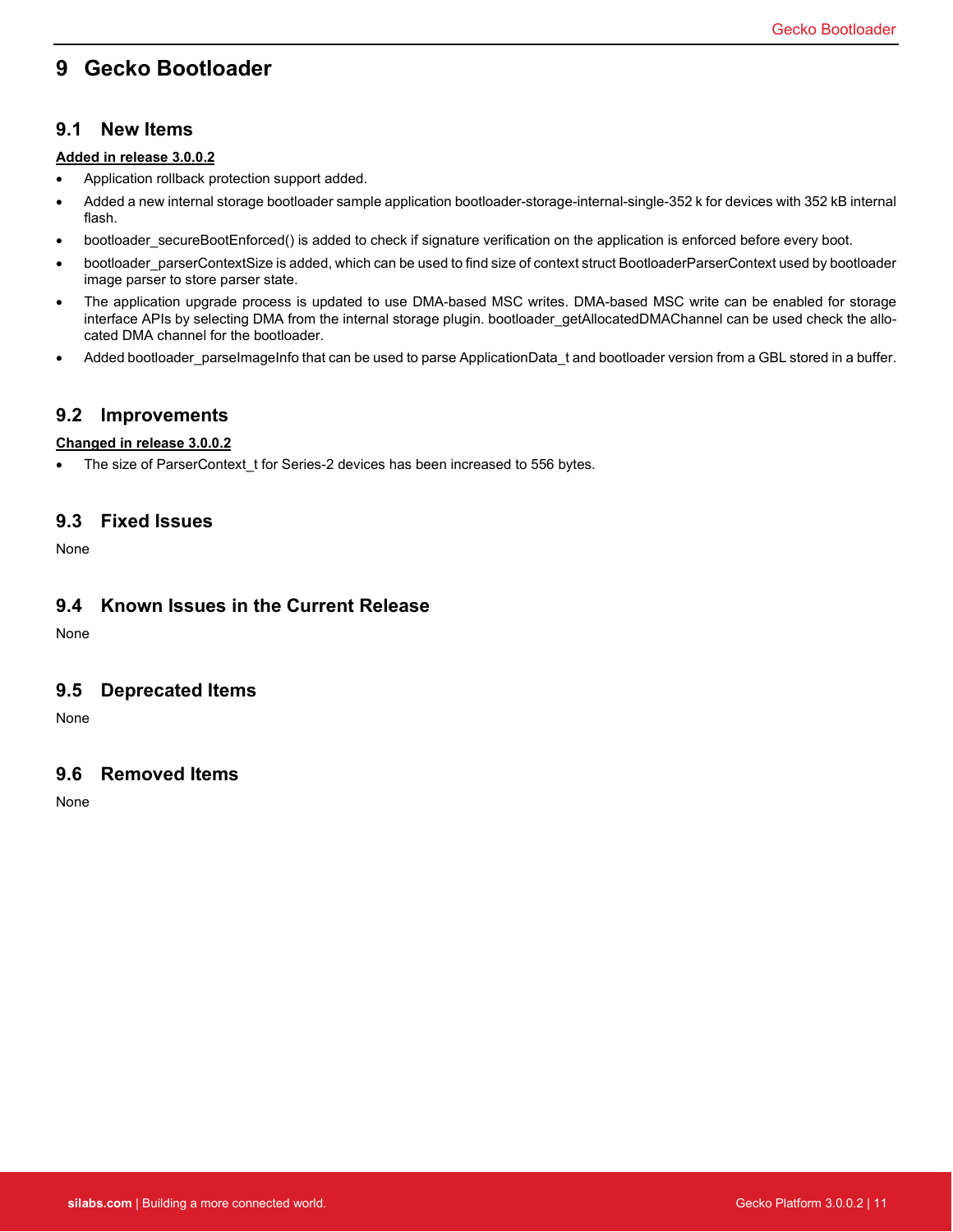## <span id="page-12-0"></span>**10 Examples**

#### **10.1 New Items**

#### **Added in release 3.0.0.2**

- Added common platform applications under app/common/example.
	- Empty C project
	- Blink Bare-metal
	- Blink Kernel
	- Blink PWM
	- I/O Stream USART Bare-metal
	- I/O Stream USART Kernel

### **10.2 Improvements**

None

### **10.3 Fixed Issues**

None

### **10.4 Known Issues in the Current Release**

None

### **10.5 Deprecated Items**

None

#### **10.6 Removed Items**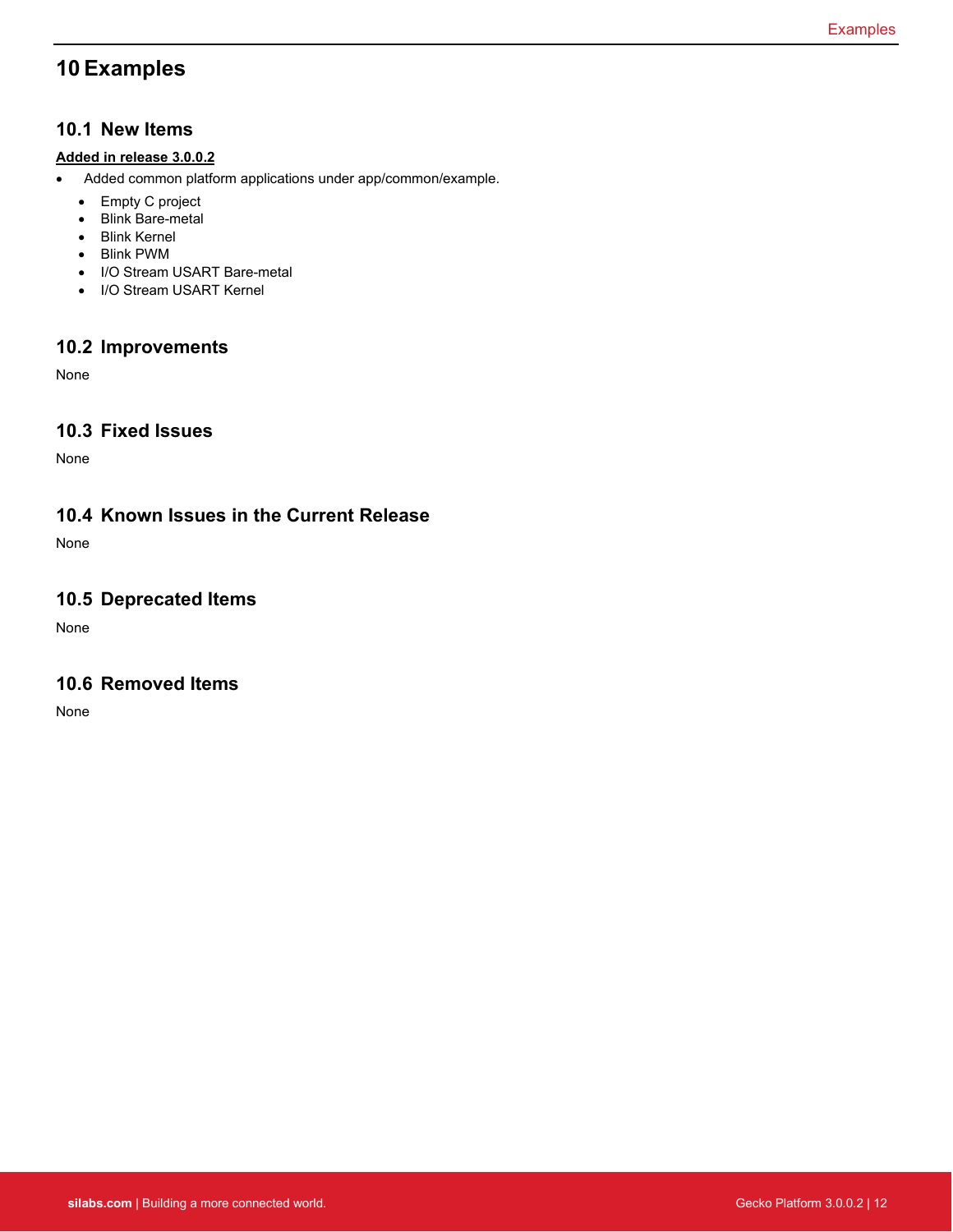## <span id="page-13-0"></span>**11 Boards and External Devices**

### **11.1 New Items**

#### **Added in release 3.0.0.2**

- Added the following external device drivers to hardware/driver: BMP280, CCS811, ICM20648, IMU, Memory LCD, MX25 flash shutdown, I2S mic, PDM mic, si1133, si70xx, si7210.
- Added functions for controlling Silicon Labs board features in hardware/board.

### **11.2 Improvements**

None

### **11.3 Fixed Issues**

#### **Fixed in release 3.0.0.2**

| $\blacksquare$ ID# | <b>Description</b>                                                                                                                |
|--------------------|-----------------------------------------------------------------------------------------------------------------------------------|
| 491599             | Fixed an issue where incorrect LFXO and HFXO configurations were applied in the default configuration for Silicon<br>Labs boards. |

#### **11.4 Known Issues in the Current Release**

None

#### **11.5 Deprecated Items**

None

#### **11.6 Removed Items**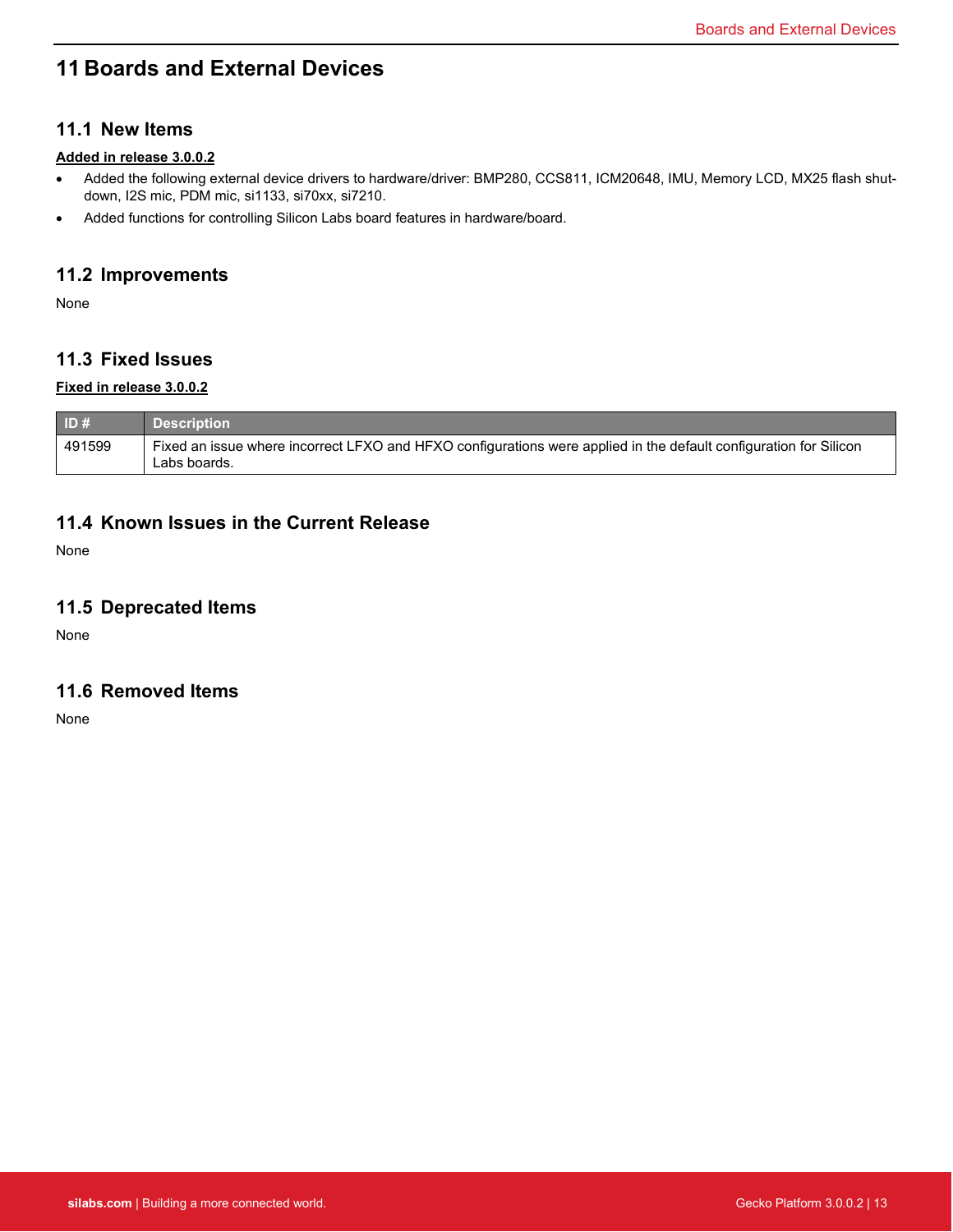## <span id="page-14-0"></span>**12 Other Gecko Platform Software Components**

### **12.1 New Items**

#### **Added in release 3.0.0.2**

- Added automatic initialization of MX25 flash shutdown component.
- Added metadata description of platform code to support Simplicity Studio Project Configurator.
- Added CMSIS annotated configuration headers for platform code to support configuration of platform components in Simplicity Studio Project Configurator.
- Added board-specific CMSIS annotated configuration header files.
- Added support for generating linker files based on component selection in Simplicity Studio Project Configurator.

### **12.2 Improvements**

#### **Changed in release 3.0.0.2**

• Various fixes to documentation on [https://docs.silabs.com/.](https://docs.silabs.com/)

### **12.3 Fixed Issues**

None

### **12.4 Known Issues in the Current Release**

None

#### **12.5 Deprecated Items**

#### **Deprecated in release 3.0.0.2**

- The Segger emWin graphics library is marked as deprecated and will be removed in a later release
- The IEC 60335 Class B library is marked as deprecated and will be removed in a later release

### **12.6 Removed Items**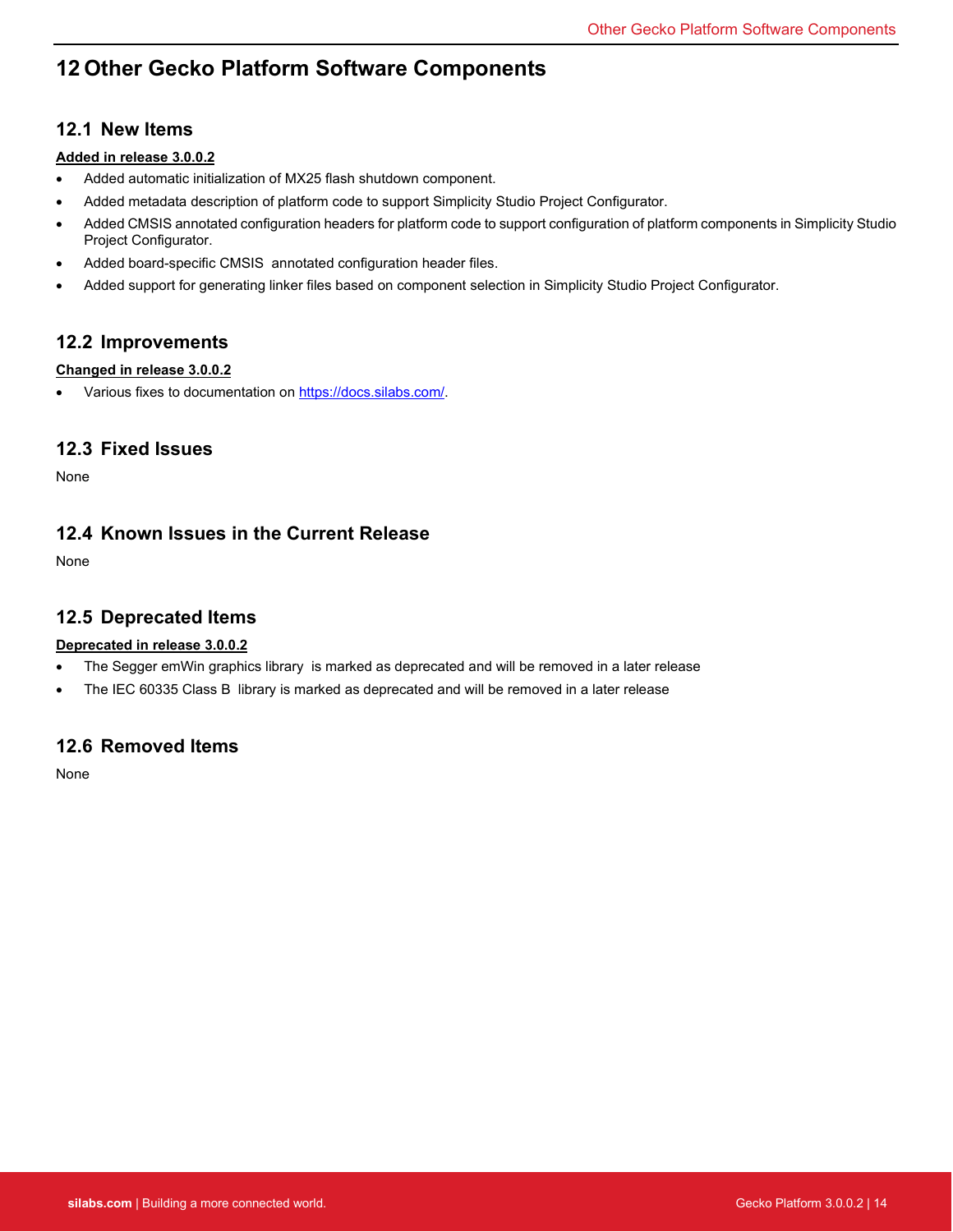## <span id="page-15-0"></span>**13 RAIL Library**

### **13.1 New Items**

#### **Added in release 3.0.0.2**

- Added support for setting the default value of the FramePending bit in outgoing IEEE 802.15.4 ACKs to true. This means that the user would then be responsible for clearing this bit in the frame pending callback instead of having it default to cleared and having to set it. See the RAIL\_IEEE802154\_Config\_t::defaultFramePendingInOutgoingAcks field for configuring this feature.
- Added a new API RAILCb ConfigSleepTimerSync() to allow for configuration of the PRS and RTCC channels used for timer sync operations.
- Added support for a new RAIL\_EVENT\_SCHEDULED\_RX\_STARTED and RAIL\_EVENT\_SCHEDULED\_TX\_STARTED, triggered when a scheduled receive or transmit begins. These are the same value because a scheduled receive and transmit cannot occur at the same time. Note: This new event shifted the bit positions of some events in RAIL\_Events\_t.
- Provided new RAIL\_RX\_CHANNEL\_HOPPING\_MODE\_MULTI\_SENSE along with RAIL\_RxChannelHoppingConfigMultiMode\_t to configure its parameters. This mode can be configured to tolerate brief loss of timing and/or preamble, making it less susceptible to hopping than the single-sense modes. It can also be used with RX duty cycling.
- Provided new RAIL\_RX\_CHANNEL\_HOPPING\_OPTION\_RSSI\_THRESHOLD to augment each of the RAIL\_RxChannelHoppingMode\_t modes with one RSSI Threshold check on entering receive for the channel. If the RSSI is below that specified by RAIL\_RxChannelHoppingConfigEntry\_t::rssiThresholdDbm then hop (or if below RAIL\_RxDutyCycleConfig\_t::rssiThresholdDbm, suspend Rx). RAIL\_RxDutyCycleConfig\_t has been augmented not only with this new field, but also now includes RAIL\_RxDutyCycleConfig\_t::options field. For those options to be recognized by RAIL\_ConfigRxDutyCycle() (due to backwards compatibility) RAIL\_RxDutyCycleConfig\_t::mode must be one of the new WITH\_OPTIONS modes, e.g. RAIL\_RX\_CHANNEL\_HOPPING\_MODE\_TIMEOUT\_WITH\_OPTIONS.
- Added support for the Silicon Labs Power Manager component. When enabled via RAIL\_InitPowerManager(), RAIL will communicate directly with the power manager to configure sleep modes.
- Updated the function RAIL\_GetRxPacketDetailsAlt to return the time position of the received packet timestamp corresponding to the default location in the packet.
- Added a new function, RAIL\_GetTxPacketDetailsAlt2, which allows a RAIL\_TxPacketDetails\_t structure to be passed as an argument.
- Added a new function, RAIL\_GetTxTimePreambleStartAlt, which allows a RAIL\_TxPacketDetails\_t structure to be passed as an argument.
- Added a new function, RAIL\_GetTxTimeSyncWordEndAlt, which allows a RAIL\_TxPacketDetails\_t structure to be passed as an argument.
- Added a new function, RAIL\_GetTxTimeFrameEndAlt, which allows a RAIL\_TxPacketDetails\_t structure to be passed as an argument.

### **13.2 Improvements**

#### **Changed in release 3.0.0.2**

- Relax constraints in RAIL to allow calling RAIL\_SetRxTransitions, RAIL\_SetTxTransitions, RAIL\_ScheduleRx, and all of the RAIL\_BLE\_ConfigPhy before the radio is completely IDLE.
- Updated the pa\_customer\_curve\_fits.py helper script to work with Python 3 as well as Python 2.
- Changed pa\_customer\_curve\_fits.py to take maxpower as a parameter to generate better curves. When maxpower and increment are different than the defaults they will now be included in the output curve. The current power curve limits can be read at runtime from the new RAIL\_GetTxPowerCurveLimits API.
- The RAIL\_GetRadioEntropy() API will now ensure a valid radio configuration has been loaded using RAIL\_ConfigChannels() since it can cause problems if the radio is used before this.
- Changed the minimum ramp time of the RAIL\_TX\_POWER\_MODE\_2P4GIG\_MP to be 3us to avoid problems with shorter ramp times.
- Improved frequency accuracy on EFR32xG1x devices when the radio configuration has an entry with a large number of channels. Previously, small errors in the channel spacing calculation could exist. If they did, then when computing the channel frequency this error would be multiplied by the channel number minus the start channel for that entry causing some drift for higher order channels. This was not much an issue in most cases, but for certain PHY and crystal combinations it could be worse.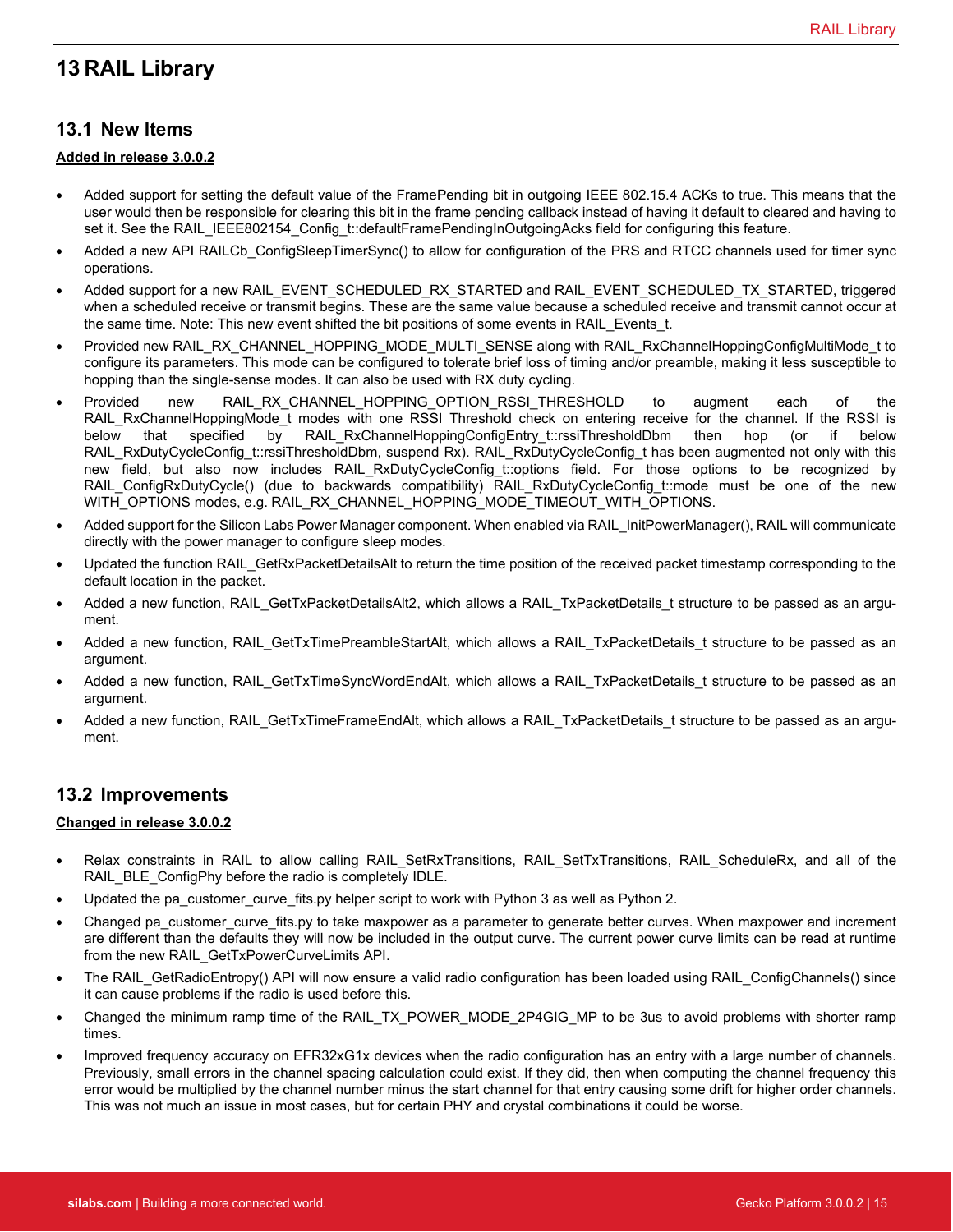### **13.3 Fixed Issues**

#### **Fixed in release 3.0.0.2**

| ID#    | <b>Description</b>                                                                                                                                                                                                                                                                                                                                                                                                  |
|--------|---------------------------------------------------------------------------------------------------------------------------------------------------------------------------------------------------------------------------------------------------------------------------------------------------------------------------------------------------------------------------------------------------------------------|
| 456338 | Fixed an issue with RAIL state transitions where an internal timer wrapping could cause incorrect transition times. This<br>error would previously affect a maximum of one packet every 15 minutes.                                                                                                                                                                                                                 |
| 459581 | Fixed an issue where the output power was too low on the EFR32xG21 when using the<br>RAIL_TX_POWER_MODE_2P4GIG_MP PA and certain ramp times.                                                                                                                                                                                                                                                                        |
| 464534 | Fixed issue where RAIL_StartAverageRssi() ran twice as long as it should have.                                                                                                                                                                                                                                                                                                                                      |
| 464734 | Regenerated the power curves for the EFR32xG22 to allow access to the maximum power level available on the chip.                                                                                                                                                                                                                                                                                                    |
| 464735 | Closed tiny timing window on EFR32xG13 that might corrupt PTI appended info when idling the radio.                                                                                                                                                                                                                                                                                                                  |
| 465096 | Fixed an issue where RAIL Idle() was not properly terminating an ongoing RAIL StartAverageRssi() process.                                                                                                                                                                                                                                                                                                           |
| 466012 | Fixed an issue where the CRC could be disabled indefinitely on transmit when switching configs in a multiphy setup.                                                                                                                                                                                                                                                                                                 |
| 474678 | Fixed an issue with duty cycle receive and channel hopping on the EFR32xG1x parts where some components would<br>be left on even with long delay parameters causing extra current to be used. This allows for a noticeable improvement<br>in power consumption when using the RAIL ConfigRxDutyCycle() API with a delay in the hundreds of microseconds<br>or more.                                                 |
| 475184 | Fixed an issue on the EFR32xG22 where the receiver was not automatically re-calibrated if the temperature changed<br>significantly while sitting in receive. This could cause the radio to go off channel for significant temperature changes<br>resulting in receive problems.                                                                                                                                     |
| 477833 | Some radio configurations on the EFR32XG22 are not usable with RAIL address filtering and RAIL 802.15.4 filtering.<br>Add an assert to catch those cases.                                                                                                                                                                                                                                                           |
| 479539 | Fixed a bug where the RAIL ConfigTxPower() would override the PA capacitor tune values for transmit and receive<br>without caching them. In a multiprotocol scenario this could cause us to apply incorrect PA capacitor tune values set<br>prior to a call to RAIL_ConfigTxPower. Note that you must still call RAIL_SetPaCTune after any making any changes<br>to the power configuration via RAIL ConfigTxPower. |
| 479665 | Fixed an issue where RAIL SetRxFifo() would not reject a buffer smaller than 64 bytes and would mistakenly think it is<br>very big. In addition, RAIL ASSERT FAILED RX FIFO BYTES can no longer occur with a 64 byte buffer when doing<br>IR calibration.                                                                                                                                                           |
| 482007 | Fixed a bug in multiprotocol RAIL where running an IR calibration during a protocol switch would fail. The calibration<br>function will now return RAIL_STATUS_INVALID_STATE if called in such a scenario.                                                                                                                                                                                                          |
| 483688 | Fixed an issue where the power mode selected when using RAIL TX POWER MODE 2P4GIG HIGHEST on<br>supported chips was not saved in a multiprotocol context and could cause problems.                                                                                                                                                                                                                                  |
| 484374 | Fixed regression from 2.8.1 on EFR32xG21 where Bluetooth LE did not include packet sync word on PTI.                                                                                                                                                                                                                                                                                                                |
| 489214 | Fixed an issue where calling RAIL IEEE802154 CalibrateIr2p4Ghz, RAIL IEEE802154 CalibrateIrSubGhz, or<br>RAIL_BLE_CalibrateIr with a NULL imageRejection parameter would result in a crash.                                                                                                                                                                                                                         |

### **13.4 Known Issues in the Current Release**

None

## **13.5 Deprecated Items**

None

### **13.6 Removed Items**